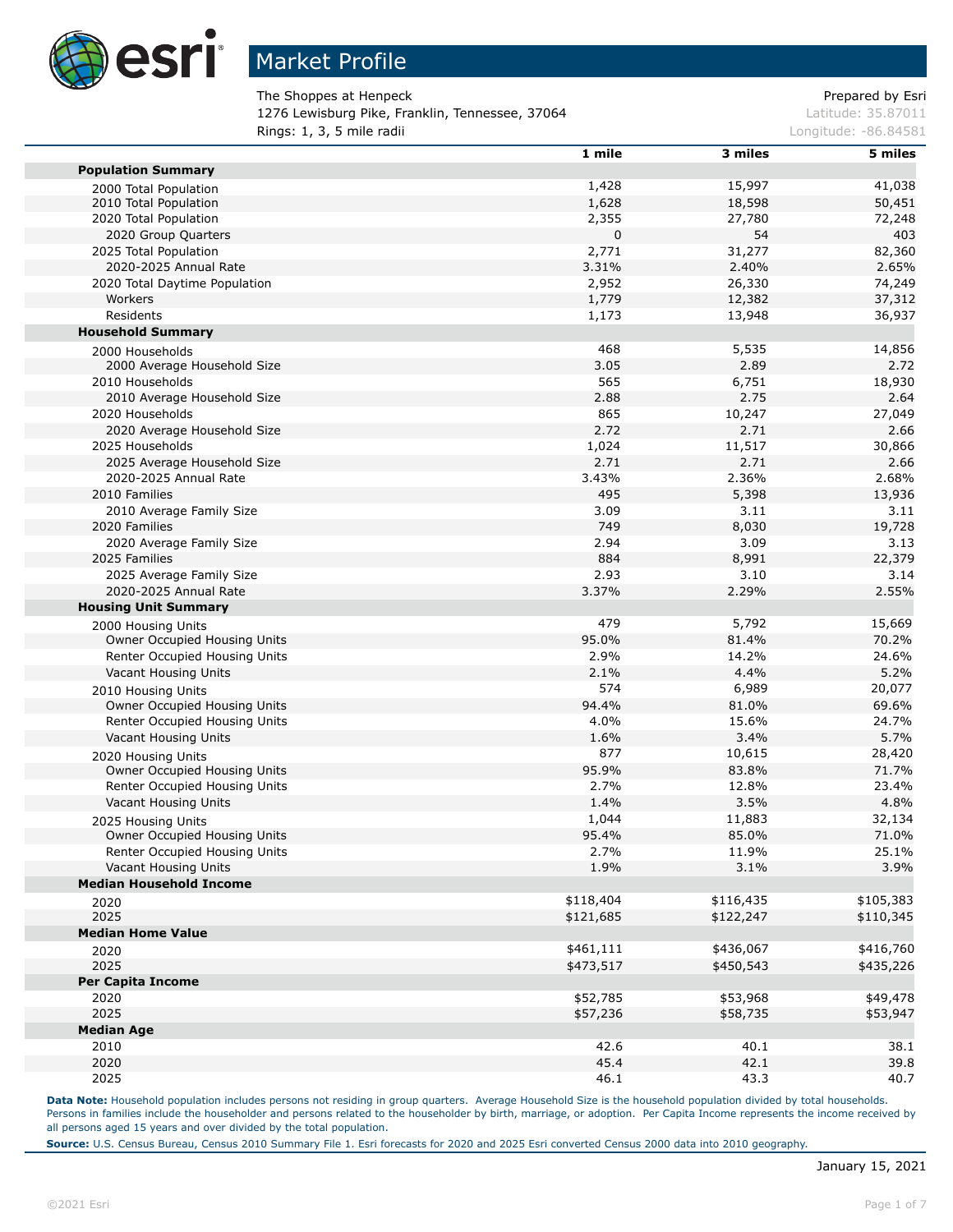

The Shoppes at Henpeck and The Shoppes at Henpeck and Prepared by Esri 1276 Lewisburg Pike, Franklin, Tennessee, 37064 Latitude: 35.87011 **Rings: 1, 3, 5 mile radii Longitude: -86.84581 Longitude: -86.84581** 

|                                                                        | 1 mile    | 3 miles   | 5 miles   |
|------------------------------------------------------------------------|-----------|-----------|-----------|
| 2020 Households by Income                                              |           |           |           |
| Household Income Base                                                  | 865       | 10,247    | 27,049    |
| $<$ \$15,000                                                           | 2.7%      | 3.1%      | 4.3%      |
| $$15,000 - $24,999$                                                    | 1.3%      | 2.4%      | 4.2%      |
| \$25,000 - \$34,999                                                    | 3.1%      | 3.9%      | 4.4%      |
| \$35,000 - \$49,999                                                    | 3.4%      | 5.7%      | 8.3%      |
| \$50,000 - \$74,999                                                    | 11.8%     | 12.5%     | 14.0%     |
| \$75,000 - \$99,999                                                    | 9.6%      | 10.2%     | 10.7%     |
| $$100,000 - $149,999$                                                  | 35.8%     | 27.5%     | 24.9%     |
| \$150,000 - \$199,999                                                  | 12.7%     | 15.0%     | 12.4%     |
| \$200,000+                                                             | 19.7%     | 19.7%     | 16.9%     |
| Average Household Income                                               | \$148,741 | \$145,949 | \$131,616 |
| 2025 Households by Income                                              |           |           |           |
| Household Income Base                                                  | 1,024     | 11,517    | 30,866    |
| $<$ \$15,000                                                           | 2.6%      | 2.6%      | 3.6%      |
| \$15,000 - \$24,999                                                    | 1.2%      | 2.1%      | 3.6%      |
| \$25,000 - \$34,999                                                    | 3.0%      | 3.6%      | 3.9%      |
| \$35,000 - \$49,999                                                    | 3.2%      | 5.0%      | 7.5%      |
| \$50,000 - \$74,999                                                    | 10.6%     | 11.3%     | 13.2%     |
| \$75,000 - \$99,999                                                    | 9.0%      | 9.7%      | 10.4%     |
| $$100,000 - $149,999$                                                  | 35.5%     | 27.7%     | 25.8%     |
| \$150,000 - \$199,999                                                  | 13.1%     | 16.3%     | 13.6%     |
| \$200,000+                                                             | 21.7%     | 21.6%     | 18.3%     |
|                                                                        | \$160,671 | \$158,984 |           |
| Average Household Income<br>2020 Owner Occupied Housing Units by Value |           |           | \$143,442 |
|                                                                        |           |           |           |
| Total                                                                  | 841       | 8,893     | 20,389    |
| $<$ \$50,000                                                           | 0.2%      | 0.5%      | 0.9%      |
| \$50,000 - \$99,999                                                    | 0.1%      | 0.6%      | 0.6%      |
| $$100,000 - $149,999$                                                  | 0.6%      | 0.9%      | 3.2%      |
| \$150,000 - \$199,999                                                  | 1.4%      | 1.8%      | 3.8%      |
| \$200,000 - \$249,999                                                  | 2.7%      | 5.0%      | 6.7%      |
| \$250,000 - \$299,999                                                  | 5.9%      | 8.3%      | 7.7%      |
| \$300,000 - \$399,999                                                  | 25.2%     | 24.6%     | 23.7%     |
| \$400,000 - \$499,999                                                  | 22.5%     | 23.4%     | 20.3%     |
| \$500,000 - \$749,999                                                  | 33.5%     | 27.7%     | 24.8%     |
| \$750,000 - \$999,999                                                  | 4.8%      | 4.7%      | 5.4%      |
| \$1,000,000 - \$1,499,999                                              | 2.9%      | 1.9%      | 2.1%      |
| \$1,500,000 - \$1,999,999                                              | 0.0%      | 0.0%      | 0.2%      |
| $$2,000,000 +$                                                         | 0.1%      | 0.7%      | 0.6%      |
| Average Home Value                                                     | \$504,786 | \$484,222 | \$467,567 |
| 2025 Owner Occupied Housing Units by Value                             |           |           |           |
| Total                                                                  | 996       | 10,105    | 22,804    |
| $<$ \$50,000                                                           | 0.1%      | 0.3%      | 0.6%      |
| \$50,000 - \$99,999                                                    | 0.0%      | 0.4%      | 0.4%      |
| $$100,000 - $149,999$                                                  | 0.3%      | 0.5%      | 2.3%      |
| \$150,000 - \$199,999                                                  | 0.9%      | 1.2%      | 2.9%      |
| \$200,000 - \$249,999                                                  | 2.1%      | 4.0%      | 5.6%      |
| \$250,000 - \$299,999                                                  | 5.1%      | 7.4%      | 7.1%      |
| \$300,000 - \$399,999                                                  | 23.9%     | 23.8%     | 23.5%     |
| \$400,000 - \$499,999                                                  | 23.7%     | 24.6%     | 21.5%     |
| \$500,000 - \$749,999                                                  | 35.6%     | 30.0%     | 27.0%     |
| \$750,000 - \$999,999                                                  | 4.8%      | 5.1%      | 5.9%      |
| $$1,000,000 - $1,499,999$                                              | 3.0%      | 2.0%      | 2.3%      |
| \$1,500,000 - \$1,999,999                                              | 0.0%      | 0.0%      | 0.2%      |
| $$2,000,000 +$                                                         | 0.1%      | 0.7%      | 0.7%      |
| Average Home Value                                                     | \$517,472 | \$499,884 | \$487,184 |

**Data Note:** Income represents the preceding year, expressed in current dollars. Household income includes wage and salary earnings, interest dividends, net rents, pensions, SSI and welfare payments, child support, and alimony.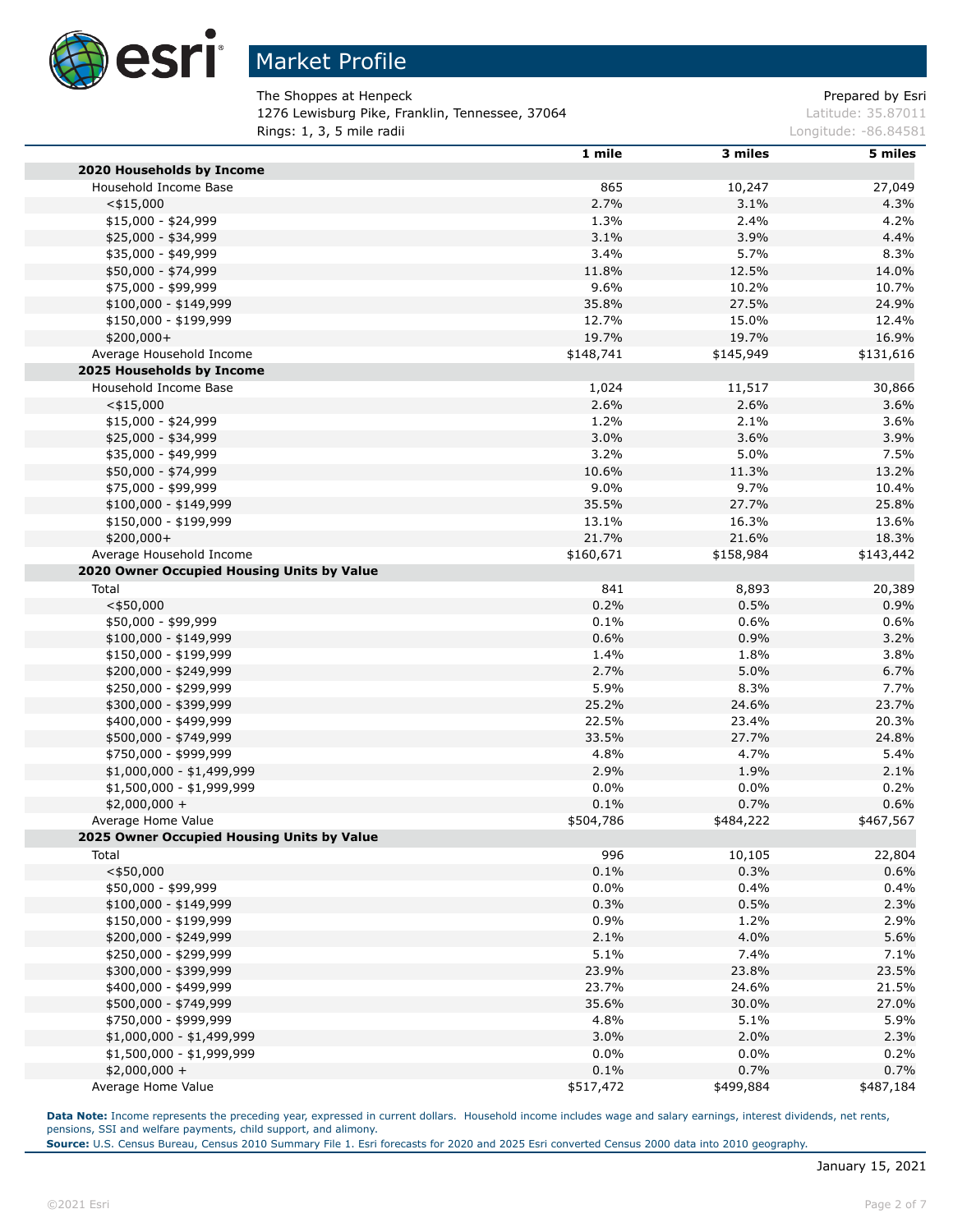

The Shoppes at Henpeck and The Shoppes at Henpeck and Prepared by Esri 1276 Lewisburg Pike, Franklin, Tennessee, 37064 Latitude: 35.87011 **Rings: 1, 3, 5 mile radii Constanting Constanting Constanting Constanting Constanting Constanting Constanting Constanting Constanting Constanting Constanting Constanting Constanting Constanting Constanting Constanting C** 

|                        | 1 mile | 3 miles | 5 miles |
|------------------------|--------|---------|---------|
| 2010 Population by Age |        |         |         |
| Total                  | 1,626  | 18,597  | 50,447  |
| $0 - 4$                | 5.4%   | 6.5%    | 7.1%    |
| $5 - 9$                | 8.5%   | 8.2%    | 7.8%    |
| $10 - 14$              | 9.0%   | 8.5%    | 7.6%    |
| $15 - 24$              | 9.5%   | 10.0%   | 11.0%   |
| $25 - 34$              | 6.3%   | 9.3%    | 11.9%   |
| $35 - 44$              | 15.7%  | 16.3%   | 15.5%   |
| $45 - 54$              | 19.1%  | 18.0%   | 16.6%   |
| $55 - 64$              | 15.6%  | 13.1%   | 12.0%   |
| $65 - 74$              | 7.1%   | 6.0%    | 5.9%    |
| $75 - 84$              | 3.3%   | 2.8%    | 3.1%    |
| $85 +$                 | 0.8%   | 1.1%    | 1.5%    |
| $18 +$                 | 72.0%  | 72.1%   | 73.1%   |
| 2020 Population by Age |        |         |         |
| Total                  | 2,355  | 27,780  | 72,248  |
| $0 - 4$                | 4.7%   | 5.5%    | 6.1%    |
| $5 - 9$                | 6.2%   | 6.9%    | 6.9%    |
| $10 - 14$              | 7.3%   | 7.8%    | 7.5%    |
| $15 - 24$              | 11.5%  | 11.4%   | 11.7%   |
| $25 - 34$              | 8.9%   | 9.7%    | 11.5%   |
| $35 - 44$              | 10.9%  | 12.5%   | 13.2%   |
| $45 - 54$              | 15.3%  | 15.2%   | 14.4%   |
| $55 - 64$              | 16.6%  | 15.3%   | 14.0%   |
| $65 - 74$              | 12.3%  | 10.3%   | 9.3%    |
| $75 - 84$              | 4.9%   | 4.0%    | 3.8%    |
| $85 +$                 | 1.4%   | 1.3%    | 1.5%    |
| $18 +$                 | 77.3%  | 75.5%   | 75.3%   |
| 2025 Population by Age |        |         |         |
| Total                  | 2,771  | 31,275  | 82,361  |
| $0 - 4$                | 4.7%   | 5.4%    | 6.0%    |
| $5 - 9$                | 6.0%   | 6.4%    | 6.6%    |
| $10 - 14$              | 6.6%   | 7.2%    | 7.0%    |
| $15 - 24$              | 10.1%  | 10.6%   | 11.2%   |
| $25 - 34$              | 9.5%   | 9.8%    | 11.6%   |
| $35 - 44$              | 11.9%  | 12.7%   | 13.3%   |
| $45 - 54$              | 13.4%  | 13.8%   | 13.5%   |
| $55 - 64$              | 15.4%  | 14.8%   | 13.3%   |
| $65 - 74$              | 14.0%  | 11.9%   | 10.7%   |
| 75 - 84                | 6.7%   | 5.8%    | 5.2%    |
| $85 +$                 | 1.8%   | 1.5%    | 1.6%    |
| $18 +$                 | 78.8%  | 76.8%   | 76.3%   |
| 2010 Population by Sex |        |         |         |
| Males                  | 804    | 9,055   | 24,409  |
| Females                | 824    | 9,543   | 26,042  |
| 2020 Population by Sex |        |         |         |
| Males                  | 1,163  | 13,592  | 35,114  |
| Females                | 1,192  | 14,187  | 37,133  |
| 2025 Population by Sex |        |         |         |
| Males                  | 1,373  | 15,328  | 40,085  |
| Females                | 1,398  | 15,948  | 42,274  |
|                        |        |         |         |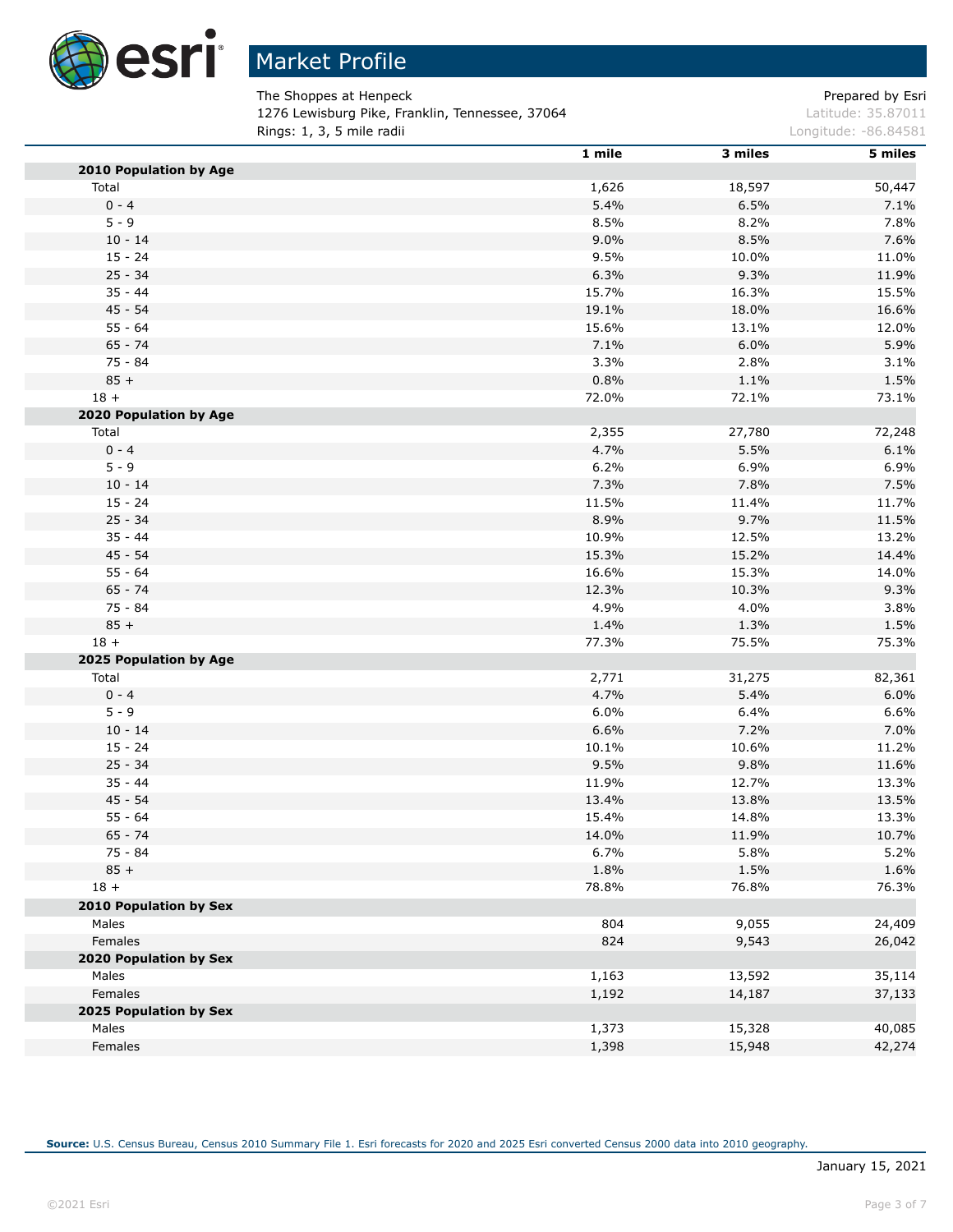

# Market Profile

The Shoppes at Henpeck and The Shoppes at Henpeck and Prepared by Esri 1276 Lewisburg Pike, Franklin, Tennessee, 37064 Latitude: 35.87011 **Rings: 1, 3, 5 mile radii Longitude: -86.84581 Longitude: -86.84581** 

|                                                    | 1 mile  | 3 miles | 5 miles |
|----------------------------------------------------|---------|---------|---------|
| 2010 Population by Race/Ethnicity                  |         |         |         |
| Total                                              | 1,629   | 18,598  | 50,452  |
| White Alone                                        | 95.0%   | 93.3%   | 84.9%   |
| <b>Black Alone</b>                                 | 1.6%    | 2.6%    | 7.4%    |
| American Indian Alone                              | 0.2%    | 0.2%    | 0.3%    |
| Asian Alone                                        | 1.6%    | 2.0%    | 2.2%    |
| Pacific Islander Alone                             | 0.0%    | 0.0%    | 0.0%    |
| Some Other Race Alone                              | 0.7%    | 0.7%    | 3.6%    |
| Two or More Races                                  | 0.8%    | 1.1%    | 1.6%    |
| Hispanic Origin                                    | 2.6%    | 2.8%    | 8.3%    |
| Diversity Index                                    | 14.1    | 17.7    | 38.4    |
| 2020 Population by Race/Ethnicity                  |         |         |         |
| Total                                              | 2,355   | 27,779  | 72,247  |
| White Alone                                        | 91.3%   | 89.5%   | 79.9%   |
| <b>Black Alone</b>                                 | 2.2%    | 3.4%    | 8.1%    |
| American Indian Alone                              | 0.3%    | 0.3%    | 0.3%    |
| Asian Alone                                        | 3.5%    | 3.8%    | 4.7%    |
| Pacific Islander Alone                             | 0.0%    | 0.0%    | 0.0%    |
| Some Other Race Alone                              | 1.4%    | 1.2%    | 4.5%    |
| Two or More Races                                  | 1.4%    | 1.8%    | 2.5%    |
| Hispanic Origin                                    | 4.4%    | 4.2%    | 10.2%   |
| Diversity Index                                    | 23.5    | 26.0    | 47.1    |
| 2025 Population by Race/Ethnicity                  |         |         |         |
| Total                                              | 2,771   | 31,276  | 82,359  |
| White Alone                                        | 89.9%   | 88.0%   | 77.8%   |
| <b>Black Alone</b>                                 | 2.5%    | 3.8%    | 8.7%    |
| American Indian Alone                              | 0.3%    | 0.3%    | 0.3%    |
| Asian Alone                                        | 4.2%    | 4.4%    | 5.5%    |
| Pacific Islander Alone                             | 0.0%    | 0.0%    | 0.0%    |
| Some Other Race Alone                              | 1.6%    | 1.4%    | 4.8%    |
| Two or More Races                                  | 1.6%    | 2.1%    | 2.8%    |
| Hispanic Origin                                    | 5.2%    | 4.9%    | 11.2%   |
| Diversity Index                                    | 26.9    | 29.5    | 50.6    |
| 2010 Population by Relationship and Household Type |         |         |         |
| Total                                              | 1,628   | 18,598  | 50,451  |
| In Households                                      | 100.0%  | 99.8%   | 99.2%   |
| In Family Households                               | 95.0%   | 91.2%   | 87.3%   |
| Householder                                        | 30.0%   | 29.1%   | 27.5%   |
| Spouse                                             | 28.1%   | 25.8%   | 22.7%   |
| Child                                              | 34.0%   | 33.7%   | 32.8%   |
| Other relative                                     | 2.0%    | 1.8%    | 2.9%    |
| Nonrelative                                        | 0.9%    | 0.8%    | 1.4%    |
| In Nonfamily Households                            | 5.0%    | 8.7%    | 11.9%   |
| In Group Quarters                                  | 0.0%    | 0.2%    | 0.8%    |
| Institutionalized Population                       | $0.0\%$ | 0.1%    | 0.8%    |
| Noninstitutionalized Population                    | 0.0%    | 0.0%    | 0.0%    |

Data Note: Persons of Hispanic Origin may be of any race. The Diversity Index measures the probability that two people from the same area will be from different race/ ethnic groups. **Source:** U.S. Census Bureau, Census 2010 Summary File 1. Esri forecasts for 2020 and 2025 Esri converted Census 2000 data into 2010 geography.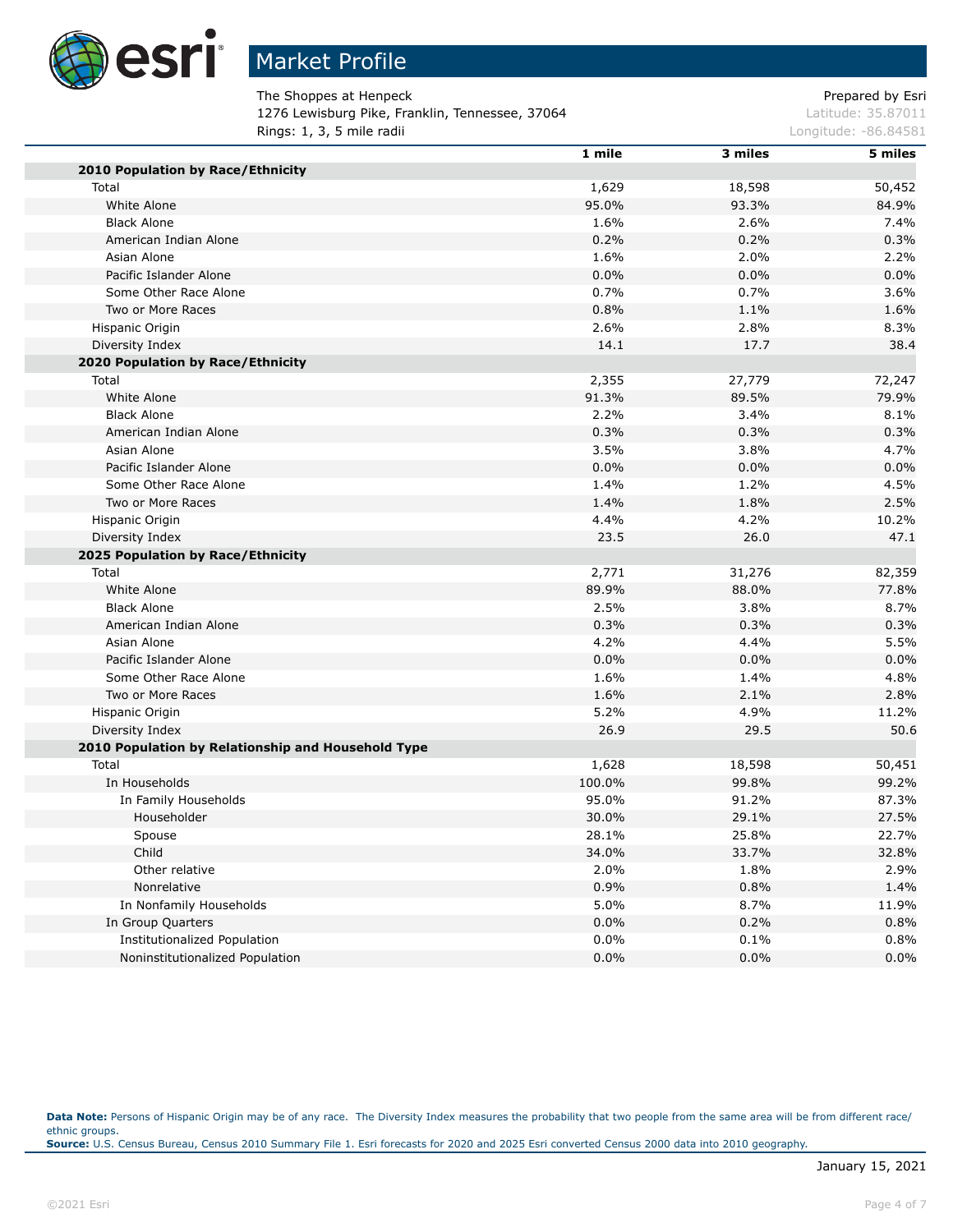

T.

m

T.

## Market Profile

The Shoppes at Henpeck and The Shoppes at Henpeck and Prepared by Esri 1276 Lewisburg Pike, Franklin, Tennessee, 37064 Latitude: 35.87011 **Rings: 1, 3, 5 mile radii Longitude: -86.84581 Congitude: -86.84581** 

|                                               | 1 mile | 3 miles | 5 miles |
|-----------------------------------------------|--------|---------|---------|
| 2020 Population 25+ by Educational Attainment |        |         |         |
| Total                                         | 1,657  | 19,015  | 48,927  |
| Less than 9th Grade                           | 1.2%   | 0.8%    | 2.6%    |
| 9th - 12th Grade, No Diploma                  | 0.4%   | 1.7%    | 3.0%    |
| High School Graduate                          | 8.3%   | 11.1%   | 12.6%   |
| GED/Alternative Credential                    | 1.4%   | 1.2%    | 1.7%    |
| Some College, No Degree                       | 17.5%  | 16.0%   | 16.8%   |
| Associate Degree                              | 7.1%   | 6.8%    | 6.3%    |
| <b>Bachelor's Degree</b>                      | 42.4%  | 38.3%   | 35.9%   |
| Graduate/Professional Degree                  | 21.7%  | 24.1%   | 21.2%   |
| 2020 Population 15+ by Marital Status         |        |         |         |
| Total                                         | 1,928  | 22,179  | 57,395  |
| Never Married                                 | 17.5%  | 20.6%   | 25.2%   |
| Married                                       | 73.1%  | 69.3%   | 62.2%   |
| Widowed                                       | 6.6%   | 4.3%    | 4.1%    |
| Divorced                                      | 2.7%   | 5.7%    | 8.5%    |
| 2020 Civilian Population 16+ in Labor Force   |        |         |         |
| Civilian Population 16+                       | 1,276  | 14,778  | 38,751  |
| Population 16+ Employed                       | 93.0%  | 92.1%   | 90.8%   |
| Population 16+ Unemployment rate              | 7.0%   | 7.9%    | 9.2%    |
| Population 16-24 Employed                     | 10.4%  | 10.9%   | 11.9%   |
| Population 16-24 Unemployment rate            | 12.1%  | 13.0%   | 14.7%   |
| Population 25-54 Employed                     | 57.4%  | 61.1%   | 63.6%   |
| Population 25-54 Unemployment rate            | 5.9%   | 7.5%    | 8.5%    |
| Population 55-64 Employed                     | 23.3%  | 21.3%   | 18.7%   |
| Population 55-64 Unemployment rate            | 7.4%   | 6.8%    | 8.2%    |
| Population 65+ Employed                       | 8.8%   | 6.6%    | 5.8%    |
| Population 65+ Unemployment rate              | 6.2%   | 6.6%    | 7.4%    |
| 2020 Employed Population 16+ by Industry      |        |         |         |
| Total                                         | 1,187  | 13,611  | 35,201  |
| Agriculture/Mining                            | 0.6%   | 0.4%    | 0.4%    |
| Construction                                  | 3.3%   | 3.1%    | 4.4%    |
| Manufacturing                                 | 5.6%   | 7.3%    | 7.4%    |
| Wholesale Trade                               | 2.9%   | 2.9%    | 2.5%    |
| Retail Trade                                  | 6.3%   | 8.8%    | 9.9%    |
| Transportation/Utilities                      | 4.7%   | 3.0%    | 3.2%    |
| Information                                   | 1.5%   | 2.6%    | 2.1%    |
| Finance/Insurance/Real Estate                 | 15.5%  | 13.5%   | 11.8%   |
| Services                                      | 56.7%  | 54.8%   | 55.1%   |
| <b>Public Administration</b>                  | 2.9%   | 3.5%    | 3.2%    |
| 2020 Employed Population 16+ by Occupation    |        |         |         |
| Total                                         | 1,187  | 13,610  | 35,202  |
| White Collar                                  | 87.4%  | 83.1%   | 77.9%   |
| Management/Business/Financial                 | 32.9%  | 28.8%   | 25.3%   |
| Professional                                  | 32.7%  | 31.2%   | 28.3%   |
| Sales                                         | 12.5%  | 12.2%   | 12.2%   |
| Administrative Support                        | 9.4%   | 10.9%   | 12.0%   |
| Services                                      | 4.8%   | 7.9%    | 12.3%   |
| <b>Blue Collar</b>                            | 7.8%   | 8.9%    | 9.8%    |
| Farming/Forestry/Fishing                      | 0.0%   | 0.0%    | 0.1%    |
| Construction/Extraction                       | 3.1%   | 2.3%    | 3.0%    |
| Installation/Maintenance/Repair               | 1.2%   | 0.9%    | 1.0%    |
| Production                                    | 1.6%   | 2.7%    | 3.0%    |
| Transportation/Material Moving                | 1.9%   | 3.1%    | 2.8%    |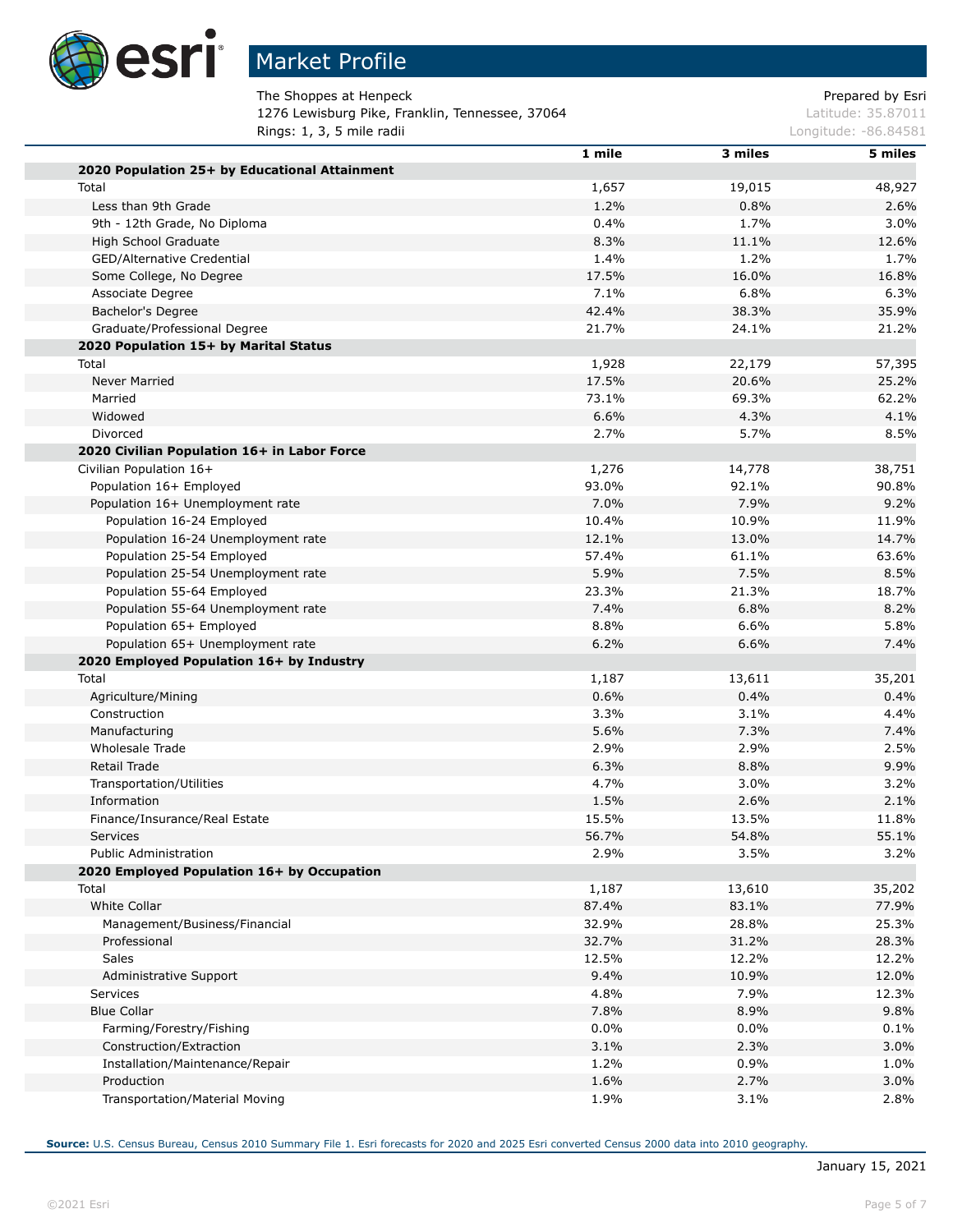

The Shoppes at Henpeck **Prepared by Esri** Prepared by Esri 1276 Lewisburg Pike, Franklin, Tennessee, 37064 Latitude: 35.87011 **Rings: 1, 3, 5 mile radii Longitude: -86.84581 Longitude: -86.84581** 

|                                               | 1 mile | 3 miles | 5 miles |
|-----------------------------------------------|--------|---------|---------|
| 2010 Households by Type                       |        |         |         |
| Total                                         | 565    | 6,751   | 18,930  |
| Households with 1 Person                      | 10.4%  | 16.7%   | 22.1%   |
| Households with 2+ People                     | 89.6%  | 83.3%   | 77.9%   |
| Family Households                             | 87.6%  | 80.0%   | 73.6%   |
| Husband-wife Families                         | 81.9%  | 71.0%   | 60.8%   |
| With Related Children                         | 38.6%  | 35.4%   | 30.3%   |
| Other Family (No Spouse Present)              | 5.7%   | 9.0%    | 12.8%   |
| Other Family with Male Householder            | 1.8%   | 2.3%    | 3.2%    |
| With Related Children                         | 0.7%   | 1.4%    | 1.8%    |
| Other Family with Female Householder          | 3.7%   | 6.7%    | 9.6%    |
| With Related Children                         | 2.3%   | 4.1%    | 6.0%    |
| Nonfamily Households                          | 1.9%   | 3.3%    | 4.2%    |
|                                               |        |         |         |
| All Households with Children                  | 41.8%  | 41.1%   | 38.3%   |
|                                               |        |         |         |
| Multigenerational Households                  | 2.8%   | 2.5%    | 2.8%    |
| Unmarried Partner Households                  | 1.8%   | 2.6%    | 3.2%    |
| Male-female                                   | 1.4%   | 2.2%    | 2.8%    |
| Same-sex                                      | 0.4%   | 0.5%    | 0.4%    |
| 2010 Households by Size                       |        |         |         |
| Total                                         | 565    | 6,753   | 18,930  |
| 1 Person Household                            | 10.4%  | 16.7%   | 22.1%   |
| 2 Person Household                            | 37.7%  | 35.2%   | 33.4%   |
| 3 Person Household                            | 18.9%  | 18.4%   | 17.2%   |
| 4 Person Household                            | 20.7%  | 19.5%   | 16.8%   |
| 5 Person Household                            | 9.0%   | 7.6%    | 7.2%    |
| 6 Person Household                            | 2.1%   | 2.0%    | 2.2%    |
| 7 + Person Household                          | 1.1%   | 0.7%    | 1.2%    |
| 2010 Households by Tenure and Mortgage Status |        |         |         |
| Total                                         | 565    | 6,751   | 18,930  |
| Owner Occupied                                | 95.9%  | 83.8%   | 73.8%   |
| Owned with a Mortgage/Loan                    | 71.5%  | 66.8%   | 57.2%   |
| Owned Free and Clear                          | 24.6%  | 17.1%   | 16.6%   |
| Renter Occupied                               | 4.1%   | 16.2%   | 26.2%   |
| 2020 Affordability, Mortgage and Wealth       |        |         |         |
| Housing Affordability Index                   | 154    | 158     | 149     |
| Percent of Income for Mortgage                | 16.3%  | 15.6%   | 16.5%   |
| Wealth Index                                  | 238    | 218     | 176     |
| 2010 Housing Units By Urban/ Rural Status     |        |         |         |
| <b>Total Housing Units</b>                    | 574    | 6,989   | 20,077  |
| Housing Units Inside Urbanized Area           | 78.6%  | 88.4%   | 88.1%   |
| Housing Units Inside Urbanized Cluster        | 0.0%   | $0.0\%$ | 0.5%    |
| <b>Rural Housing Units</b>                    | 21.4%  | 11.6%   | 11.4%   |
| 2010 Population By Urban/ Rural Status        |        |         |         |
| <b>Total Population</b>                       | 1,628  | 18,598  | 50,451  |
| Population Inside Urbanized Area              | 79.2%  | 88.1%   | 87.7%   |
| Population Inside Urbanized Cluster           | 0.0%   | $0.0\%$ | 0.5%    |
| Rural Population                              | 20.8%  | 11.9%   | 11.7%   |

Data Note: Households with children include any households with people under age 18, related or not. Multigenerational households are families with 3 or more parentchild relationships. Unmarried partner households are usually classified as nonfamily households unless there is another member of the household related to the householder. Multigenerational and unmarried partner households are reported only to the tract level. Esri estimated block group data, which is used to estimate polygons or non-standard geography.